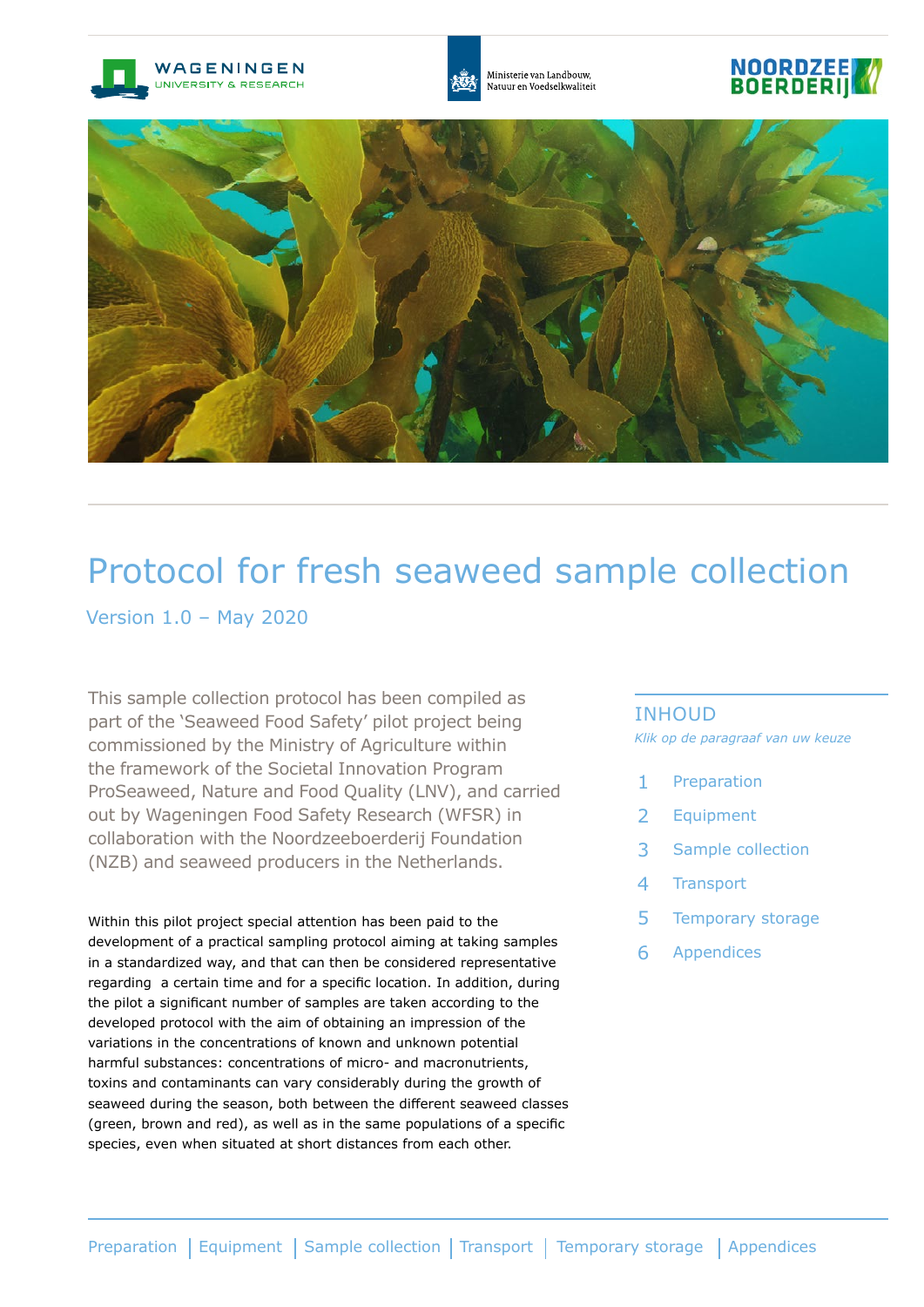The present protocol has been worked out in detail for the green seaweed Sea lettuce (*Ulva sp*) and the brown seaweed Sugar Kelp (*Saccharina Latissima*). From literature little information is available about the homogeneity of the possible variations in concentrations within one particular seaweed field. This could mean that with any given sample from a particular field, the concentrations found in that sample might not accurately represent the seaweed field as a whole. Furthermore, no standards are in place yet for representative sample collection of seaweed. A number of EU member states have therefore asked CEN Working Group 454 – which focuses on standardisation projects around algae and algae products – to establish such a standard. The standardisation project for representative sample collection will not be able to start until 2021 at the earliest, and it depends on how much of a priority the development of such a standard is for the EU member states, compared to other standardisations.

The 'Seaweed Food Safety' pilot can be seen as a precursor to such a future European standard, and its focus therefore is to enable reliable conclusions to be drawn about the concentrations of heavy metals, inorganic arsenic and iodine in the production sites of Sea Lettuce (*Ulva sp*) and Sugar Kelp (*Saccharina Latissima*). The present sampling protocol serves as practical support for the sampling of different classes and types of seaweed, and is a necessary intermediate step in the final sampling strategy, which should lead to representative sample taking in seaweed fields of different magnitudes. The sample collection protocol has been structured in a generic way so that samples can be analysed not just for the contaminants mentioned above (heavy metals, inorganic arsenic, iodine) but also for other potentially hazardous substances (including dioxins and polycyclic aromatic hydrocarbons (PAHs), mineral oils, natural toxins, pesticides and radioactivity). The protocol also provides instructions for samples that need to be analysed for microbiological hazards.

### <span id="page-1-0"></span>1 Preparation

Preparations for sample collection need to include specifying the type of site (offshore, inshore, onshore<sup>1</sup>) and the species of seaweed that can be collected there. For every producer, the number of samples to be taken from the production site needs to be determined in advance; the total number of samples will depend on the size of the seaweed cultivation field (for offshore/inshore sites) or the number of tanks used for cultivation (for onshore sites).

The accessibility of the sample collection site is also relevant. For offshore or inshore sites, a boat (and skipper) might need to be available. Weather conditions should preferably be calm and stable for offshore and inshore sample collection.

For determining the date/period of possible sample collection it is also advisable to take into account the growing seasons of the relevant seaweeds. Brown algae such as Sugar Kelp (*Saccharina Latissima*) are winter algae and grow from October-November to May-June. The harvesting season is logically also around this last period, and depends largely on the water temperature. Once the temperature reaches 18 °C or more, Sugar Kelp (*Saccharina Latissima*) barely grows anymore, and lots of other biomass starts to grow on the seaweed. Sea Lettuce (*Ulva sp*) is a summer algae, and can be harvested several times a year. The growing season for cultivated Sea Lettuce (*Ulva sp*) runs from May-June to September-October. However, it may still be harvested in the wild after that time, depending on the decrease in the water temperature. For inshore sample collection the time of day is also relevant: the tide and resulting water level will determine both the accessibility of the seaweed field and the easiness of taking the planned samples.

1 Offshore: open sea; inshore: estuaries/inland seas; onshore: on land

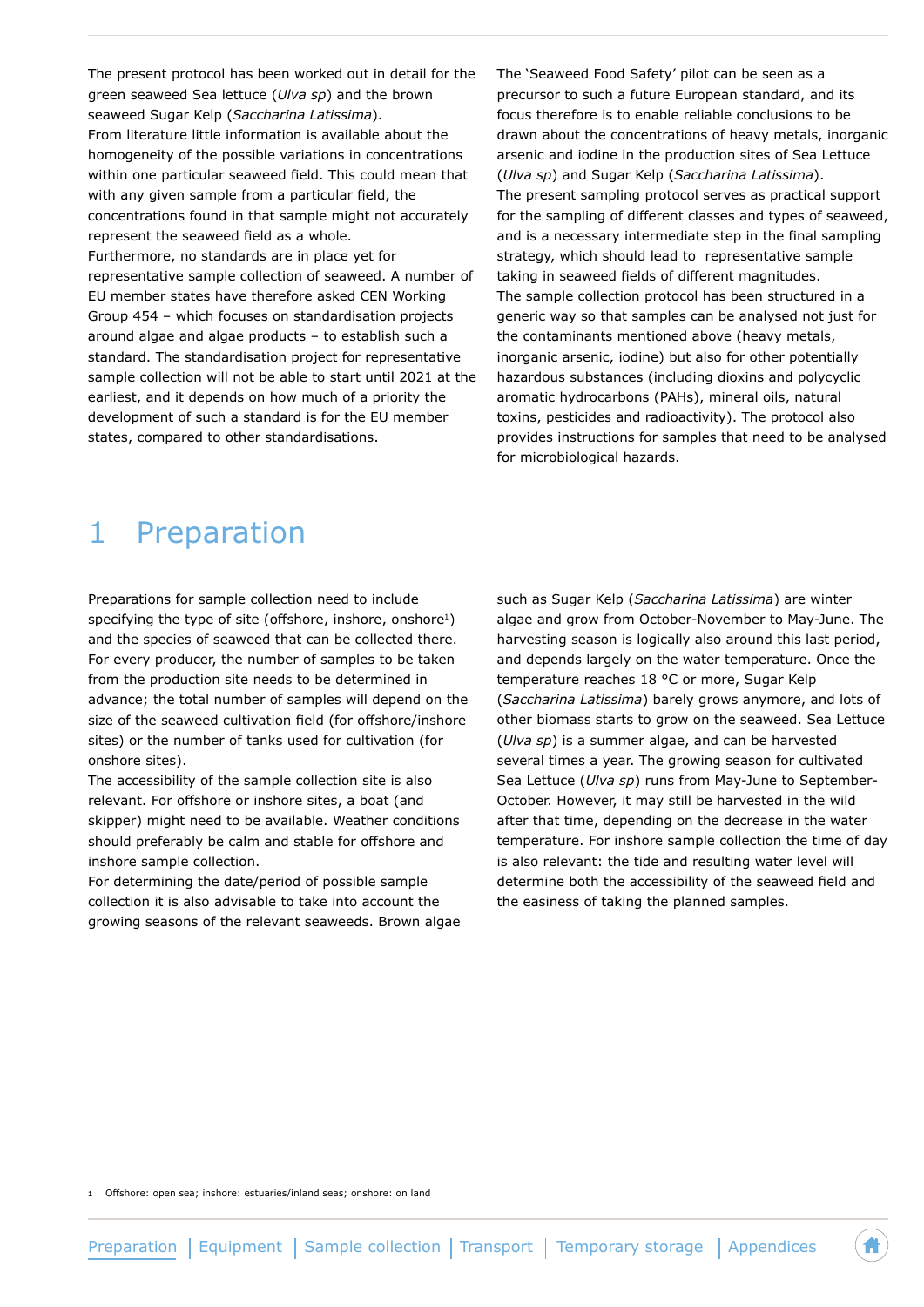## <span id="page-2-0"></span>2 Equipment

Prior to the sampling moment it is important to discuss with the seaweed producer what equipment will be available on site for performing the sample collection.

The list of required equipment will vary depending on the type of production site and the specific location. [Appendix 1](#page-8-0) provides a checklist for the various types of equipment.

### <span id="page-2-1"></span>3 Sample collection

### 3.1 Sample quantities required

The quantity of fresh sample material taken should be at least 500 grams per sample, dried to the extent that it is no longer dripping. This quantity will ensure that an analysis can be made of a sufficiently representative and homogenous sample. Where possible, a (manual) centrifuge should be used to dry the seaweed. If that is not possible, take into account how much sample weight will be lost. Estimated weight loss after centrifuging is 25% for Sugar Kelp (*Saccharina Latissima*) and 50% for Sea Lettuce (*Ulva sp*). The sample collection quantity for Sugar Kelp (*Saccharina Latissima*) should therefore be at least 750 grams, and for Sea Lettuce (*Ulva sp*) at least 1000 grams.

### <span id="page-2-3"></span>3.2 Measures for preventing contamination

Contamination of the samples must always be avoided. The following general measures should be observed:

- Wash hands before taking samples
- Wear strong plastic or neoprene gloves when taking samples
- Avoid touching your head (face/hair) or other body parts while wearing the gloves
- Avoid toilet breaks while taking samples<sup>2</sup>

### <span id="page-2-2"></span>3.3 General procedure

- Use the sample collection administration form to draw a schematic overview of the site (on land, include the length, width and depth of the tanks; for inshore/ offshore locations include the dimensions and position of the field), and number the sample taking positions [\(Appendix 2\)](#page-9-0)
- Before taking any samples, check that the equipment (e.g. landing net, cool box and centrifuge) is clean. Only use clean equipment
- Disinfect the equipment to be used
- Apply the general hygiene measures (see 3.2)
- Take the seaweed sample
- Collect at least the minimum quantity of seaweed

required for the analysis (500 grams). Take account of the moisture contained in the seaweed (take at least 750g of wet Sugar Kelp, or up to 1kg of wet Sea Lettuce)

- Try to dry the sample as much as possible (using a
- (hand) centrifuge if possible):
	- Place the seaweed in a centrifuge bag, and place that in the centrifuge. If no automatic centrifuge is available, use a manual one
	- Centrifuge the seaweed until no more water is released
- Weigh the seaweed; the minimal amount should be 500 grams sample material
- Place the seaweed in a plastic bag with an ID number
- Enter the following details on the sample collection administration form [\(Appendix 2](#page-9-0)):
	- Company name
	- Sample collection site
	- Sample collection date
	- Sample weight
	- Type/species of seaweed
	- number of the plastic bag
- Write down the details above on the plastic sample bag itself, using a waterproof marker. The sequence numbers of the samples taken can also be included
- Seal the plastic bag using waterproof tape
- Place the plastic bag in a cool box
- Rinse any equipment used, such as the centrifuge, using fresh water or seawater before it is used again (this applies to every new sample taken); if no water is available, a wash bottle with a nozzle containing clean water should be brought to the site
- Using a clean towel or cloth and/or water, clean everything that has been in contact with the sample material before any subsequent samples are taken. Use fresh cleaning materials to clean between each sample

Register the details above on the sample collection administration form [\(Appendix 2](#page-9-0)). Take photos of any important details related to the site and/or deviations from the protocol, and record them using the reporting template ([Appendix 3\)](#page-11-0).

2 Where this does happen, consider: the need to keep a sufficient distance from the sampling collection site, flow direction, and washing hands again

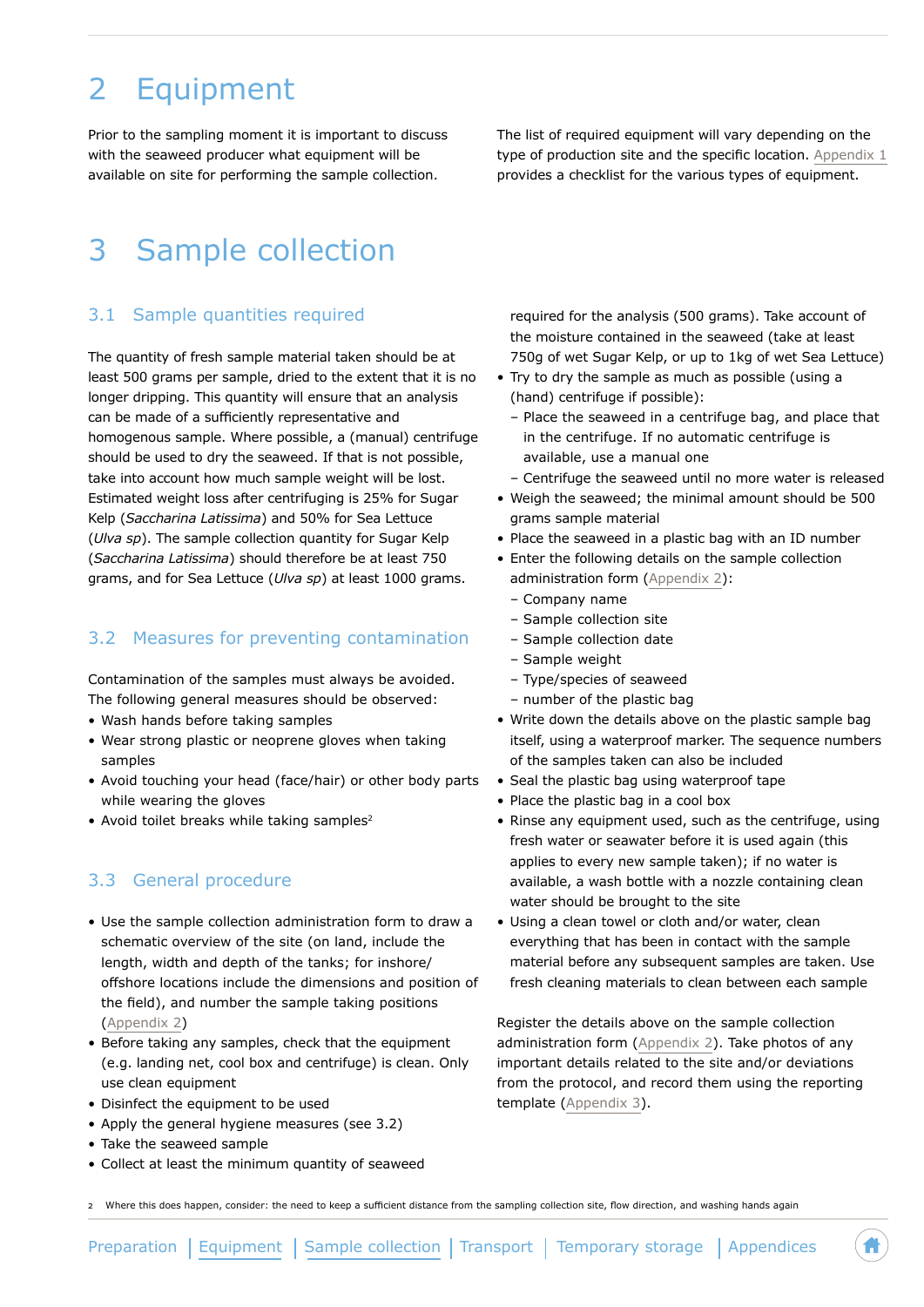During the Seaweed Food Safety pilot taking photos of the sample collection process was recommended to help transfer knowledge and information. Fort this at least 1 photo of the site, 1 of the seaweed, and 1 of the sample collection method were taken. An example of a completed reporting template is provided in [Appendix 4](#page-12-0).

#### 3.4 Sample collection methods for specific species

Sample collection methods can vary depending on what purpose the samples are taken for. This protocol describes the process of collecting samples of seaweed to analyse it for the presence of potential hazards with human consumption as destination. The sample collection process described in this protocol is therefore focused on the edible components of the seaweed.

#### Sugar Kelp (*Saccharina Latissima*) Sugar Kelp (*Ulva sp*)

The lower section (holdfast and stipe) are generally not consumed. These sections are therefore not included in samples.

Cut the leaf off the seaweed, around 5cm from the stem. Take the leaf as a sample.

Note: at the end of the growing season, seeds can set in this type of seaweed ([Appendix 4](#page-12-0)). These strands of seaweed should not be included in the sample, as the composition of such a leaf can be significantly different to the rest of the seaweed.



*(Photo from Reith et al, 2005)*

Weight loss after centrifuging: around 25% Weight loss after centrifuging: around 50%

Type: brown algae Type: cown algae Type: green algae

Harvested once a year **Harvested several times a year** Harvested several times a year

Sea Lettuce is edible in its entirety, so all of it can be included in a sample (photo left).

Towards the end of the growing season, Sea Lettuce can start to take on a translucent and plastic-like appearance. This makes it unsuitable for consumption. This material is not suitable for consumption.

Any translucent, plastic-like plant material should be removed (photo right).



Fresh seaweed, suitable for sample collection and consumption

Seaweed, not suitable for sample collection and consumption

*(photo left from Groenendijk et al, 2006, right Christine M. Young)*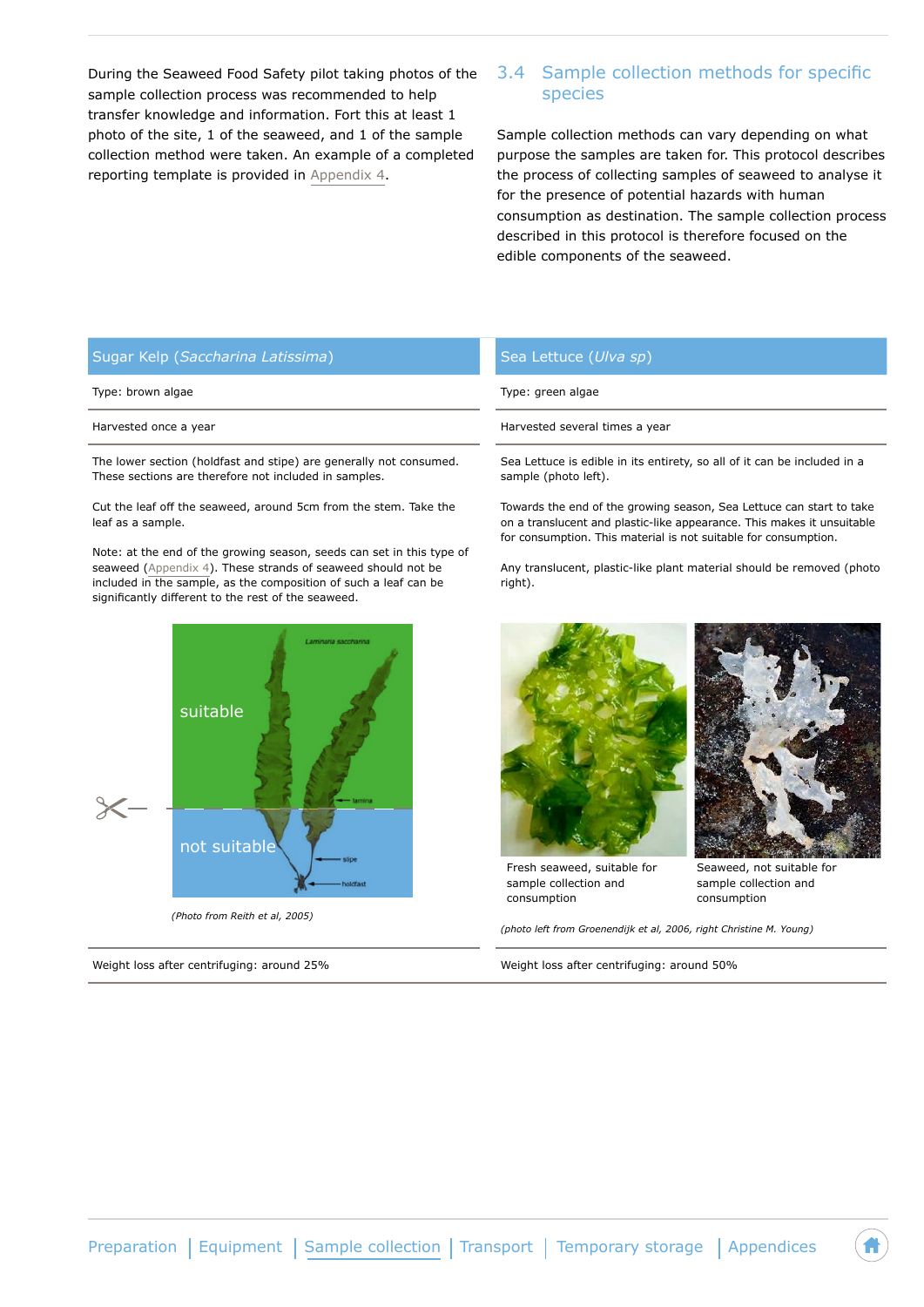

### 3.5 Sample collection methods for specific sites

Besides the differences between the types of algae themselves (see 3.4) there are also differences between the sites where they seaweed is cultivated and harvested. For several locations the sample collection process is described:

- Onshore (on land)
- Inshore (estuaries and inland seas)
- Offshore (open sea)

#### **3.5.1 Onshore sample collection**

Seaweed cultivated on land is grown in tanks filled with seawater. These are semi-closed systems connected to the sea through a seawater pipe.

Seaweed cultivated on land is grown in tanks filled with seawater. These are semi-closed systems connected to the sea through a seawater pipe.

- Systematic: taking a sample from every tank in use (assuming that each tank contains the same type of seaweed, and that the seaweed is at the same stage of growth)
- Random: taking a random selection of samples drawn from all the tanks
- Risk-factor based: sample collection based on indications of an increased risk of certain hazards

The sample collection should be carried out as follows:

- Take the seaweed sample in accordance with the sample collection process described in [section 3.3](#page-2-2);
- Scoop the seaweed out of the tank using a landing net (note: this can also be done by hand if gloves are worn)
- If necessary, the seaweed can be temporarily stored in a clean plastic container (of around 5-10 litres)
- Proceed in accordance with the instructions in [section 3.3](#page-2-2)

#### **3.5.2 Inshore sample collection**

There are several inshore sites in the Netherlands where cultivated and wild seaweed can be harvested:

- the coast of the Wadden Islands
- the Eastern Scheldt

One of the features of inshore sites is tidal variation, as these waters are directly connected to the sea. Sample collection at these sites needs to take accessibility into account. Different issues also need to be considered for samples taken close to the coast and those taken further out.

For sample collection close to the coast, the following measures need to be taken:

- If possible, do not venture out onto the mud flats alone, due to the risk of quicksand, getting stuck, incoming tides, etcetera. Bring a mobile phone with you for emergencies, and have an emergency number at hand
- Take precautionary measures and be aware of incoming tides, any quicksand, etcetera
- Check the tide at the site for the time that sample collection is scheduled to take place. Taking samples at low tide is preferred, so that the sampling sites are readily accessible in fishing waders or chest waders. Seaweed is also located much closer to the sea floor at low tide, which makes sample collection significantly easier
- When taking samples, try to minimise disturbances to the sea floor, as this generally contains higher levels of chemical contaminants and swirling sand in the water can cause those contaminants to end up on the seaweed
- Try to get the samples into the sample bags with as little sand as possible

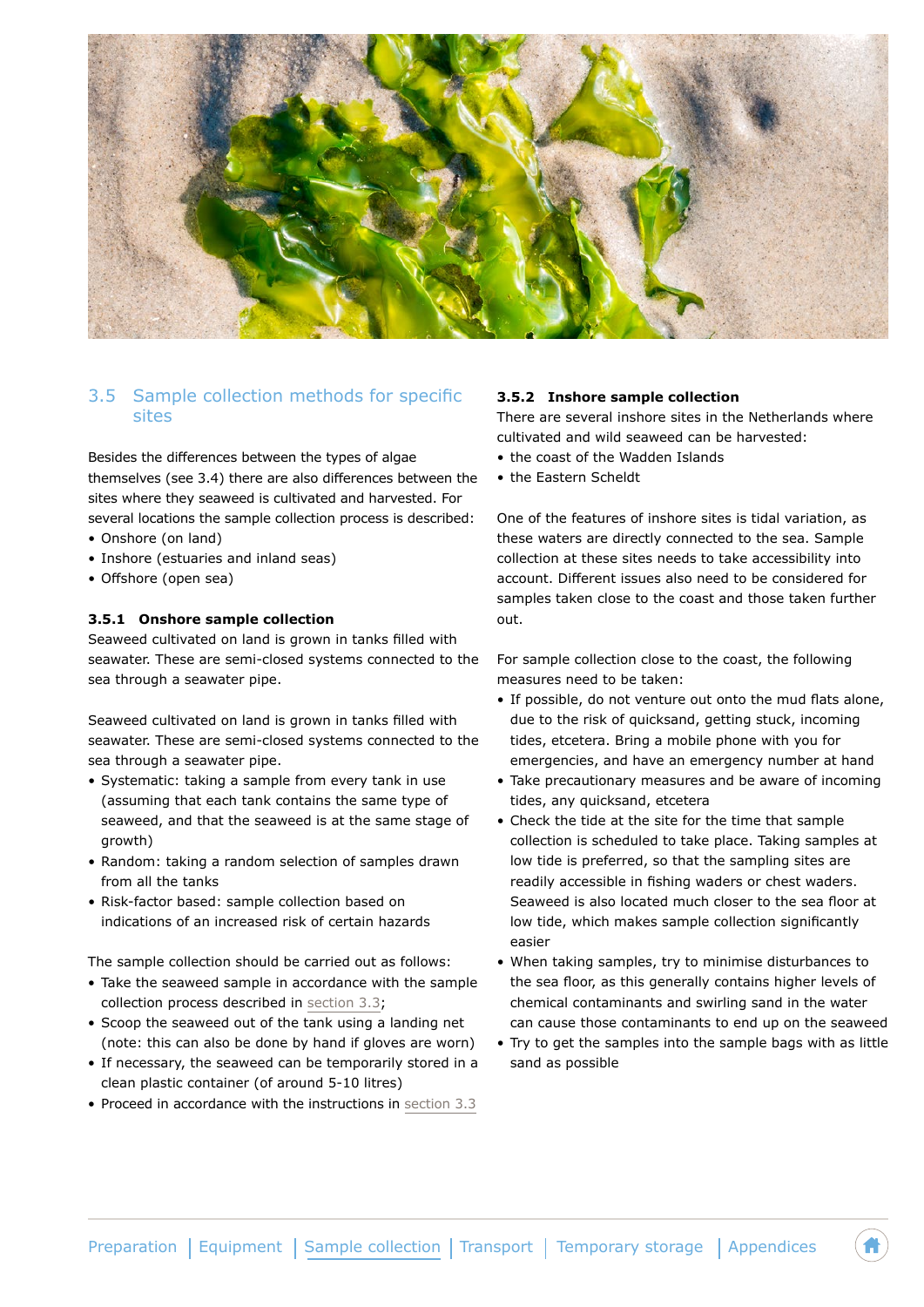Further away from the coast (where sites are difficult to access on foot) the following measures should be taken:

- Ensure that a (motor) boat is available to provide access to the seaweed field. The boat should have a shallow draft so it can travel across the seaweed field without damaging the seaweed. If possible, use only paddles to move across the top of the seaweed and between the lines
- Ensure that equipment is available to pull the seaweed lines up and to cut the seaweed from the lines

The sample collection should be carried out as follows:

- Bring one or more numbered/labelled containers for temporary storage, corresponding to however many samples are to be taken. These should be able to hold around 1 kg of seaweed. Other storage equipment – preferably plastic, such as a cool box – can also be used
- Try to take samples in a way that is similar to how the seaweed is normally harvested
- Take the seaweed sample in accordance with the sample collection process described in [section 3.3](#page-2-2)
- Shake off the water (avoiding contamination with sand etcetera), and place the samples in the temporary storage containers
- Place clear sticky tape across the labels, so that the information is still legible if it gets wet;
- Proceed in accordance with the instructions in [section 3.3](#page-2-2)

#### Back on land:

- Carry out the remaining steps from [section 3.3](#page-2-2) that could not be performed on the water
- If samples need to be (re)packed from temporary containers into sample bags, ensure this is performed on a clean surface. Clean the surface in between sample transfers (using for example seawater)

If the samples are to be (re)packed from temporary containers, make sure there is sufficient ground coverage (such as plastic bags) in compliance with general and specific hygiene measures ([section 3.2\)](#page-2-3). If possible, transfer the samples indoors on a clean stainless steel table.

#### **3.5.3 Offshore sample collection**

There is currently one offshore site in the Netherlands, with seaweed being cultivated in the North Sea. The following conditions and equipment are recommended for offshore sample collection:

- A reasonably calm sea. Ideally the sample collection should take place on a day with stable weather conditions and not much wind
- Thermal clothing (depending on the temperatures at sea)
- Windproof and waterproof rain suits and boots
- A life jacket or survival suit
- One or more divers to grab the lines and harvest the samples

Depending on the type of boat used for the sample collection, some additional safety rules may apply. These should be discussed in advance.

Offshore sample collection generally regularly involves harvesting a complete seaweed line, rather than cutting seaweed strands from a line as would be the case with inshore sample collection. The line can be stored on the boat in a drum or cool box (with some seawater, to keep it fresh) before being further processed back on land.

#### Preparation:

Given the conditions out at sea, it is advisable to complete some of the protocol requirements before setting off on the boat. This includes completing some of the details on the bags and sample forms.

- Bring some numbered/labelled drums, cool boxes or spare sample bags (corresponding to the number of samples to be taken) big enough to hold an entire seaweed line
- Place clear sticky tape across the labels, so that the information is still legible if it gets wet

Sample collection:

- Take the seaweed sample in accordance with the sample collection process described in [section 3.3](#page-2-2)
- Keep the samples fully separated (it might be useful to have drums with differently coloured lids)
- Note any important details on the sample collection form or mark the map to show where the samples were taken

#### Back on land:

- Carry out the remaining steps from [section 3.3](#page-2-2) that could not be done on the water
- If samples need to be (re)packed from temporary containers into sample bags, ensure this is done on a clean surface. Clean the surface in between sample transfers (using for example seawater)

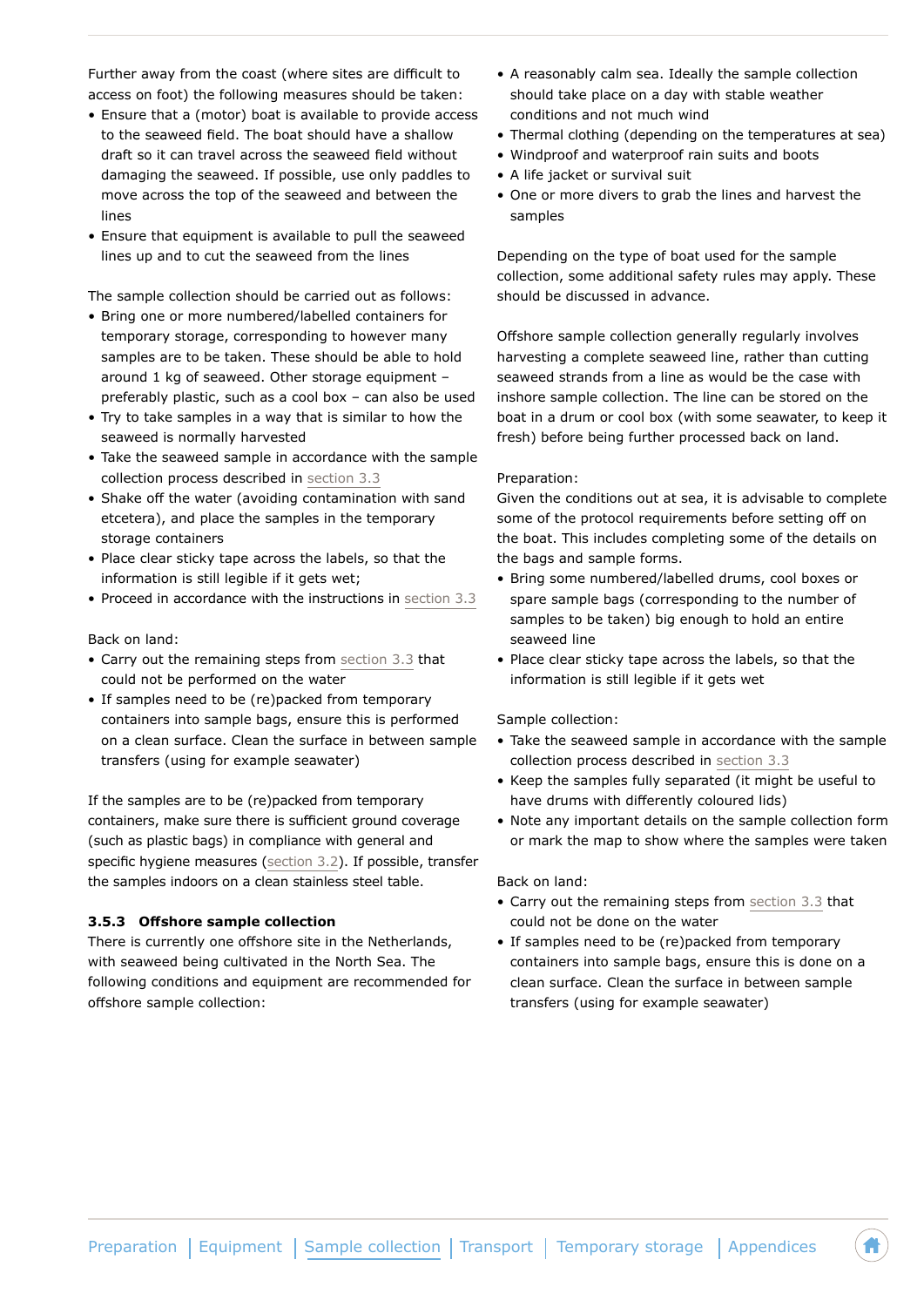

### <span id="page-6-0"></span>4 Transporting samples

The samples should be transported to the analysis site (WFSR in Wageningen) at no more than 7° C. They should be delivered to WFSR in Wageningen within 24 hours, or to one of the other WUR sites: Wageningen Marine Research in Yerseke, IJmuiden or Den Helder.

If the samples need microbiological analysis, a temperature data logger needs to be included with the package during transportation.

If same-day delivery to one of the sites mentioned above is not possible, the seaweed will need temporary refrigerated storage elsewhere (see section 5).

### <span id="page-6-1"></span>5 Temporary storage of samples

If samples cannot be delivered to WFSR within the maximum window of 24 hours, they will need to be temporarily stored elsewhere.

Depending on the type of analysis required, different temperature requirements apply,

- Samples for microbiological analysis need to be stored above 0° C.
- For longer term storage (> 24 hours) samples for all types of analysis other than microbiological can be stored between -80° C and -20° C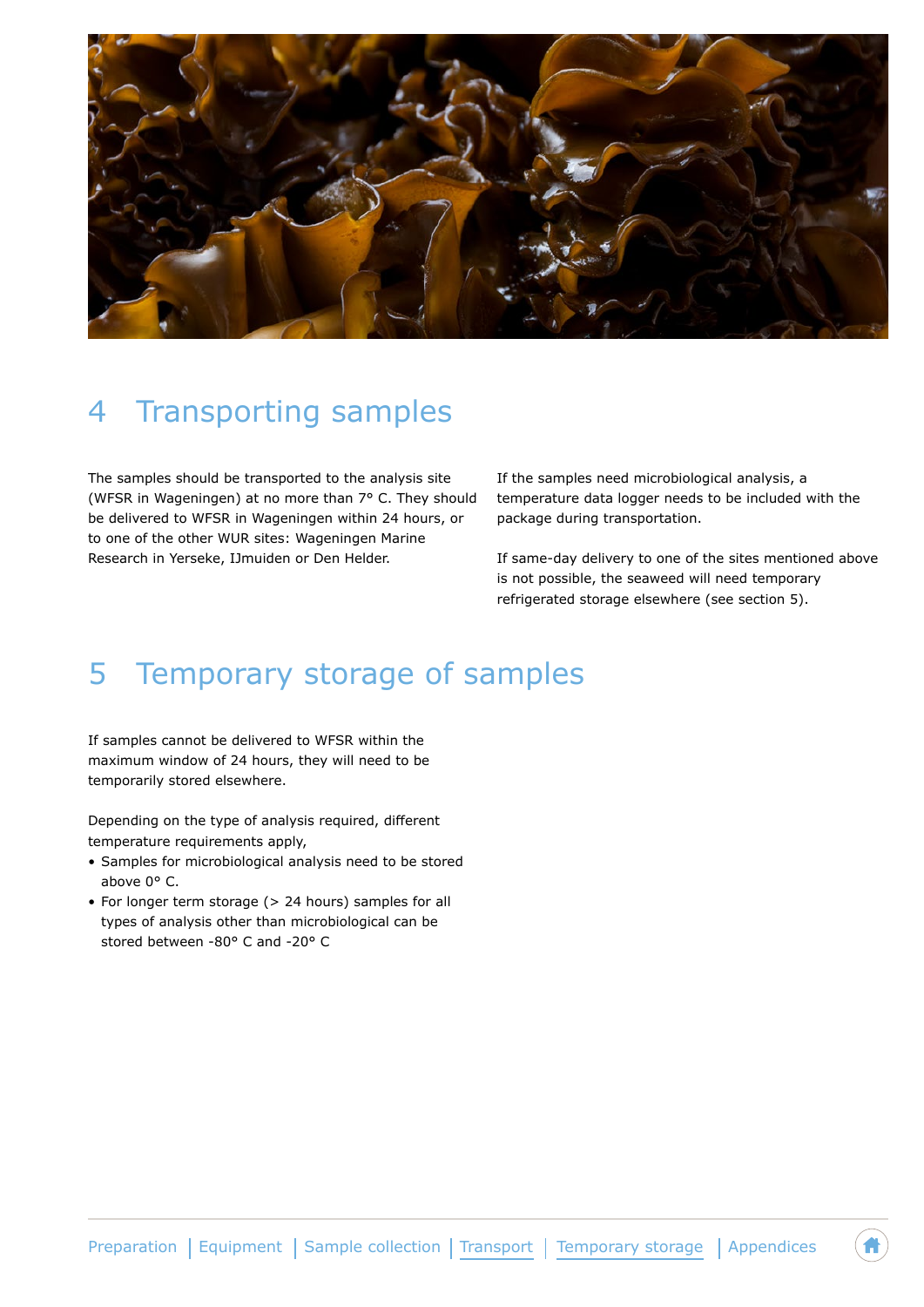### <span id="page-7-0"></span>6 Appendices

- Appendix [1 S](#page-8-0)ample collection equipment
- Appendix [2 S](#page-9-0)ample collection administration form
- Appendix [3 R](#page-11-0)eporting template
- Appendix [4 E](#page-12-0)xample of sample collection reporting

This research has been funded by the Ministry of Agriculture, Nature and Food Quality (LNV) en NVWA-BuRO. The budget of LNV is financed from the Multi-year Mission-Driven Innovation Program (MMIP) Seaweed for Food and Feed/proseaweed, which has been acting in the Top sectors Agri & Food under the framework of the Kennis- en Innovatie Agenda Landbouw, Water en Voedsel

#### Disclaimer

The information in this brochure does not represent any formal opinion of the NVWA; therefore,no rights can be derived in any way from the content.

#### Foto credits

Reith, J. H., E. P. Deurwaarder, K. Hemmes, A. P. W. M. Curvers, P. Kamermans, W. Brandenburg and G. Zeeman (2005). Bio-offshore : Grootschalige teelt van zeewieren in combinatie met offshore windparken in de Noordzee. ECN-C--05-008. Petten, Energieonderzoek Centrum Nederland.

Groenendijk, F. C., P. Bikker, R. Blaauw, W. A. Brandenburg, S. W. K. van den Burg, P. F. H. Harmsen, R. G. Jak, P. Kamermans, M. M. van Krimpen, H. Prins, M. Stuiver, A. K. van der Werf, M. M. Scholl and J. Wald (2016). North-Sea-Weed-Chain: Sustainable seaweed from the North Sea; an exploration of the value chain, IMARES.

Young, C.M.

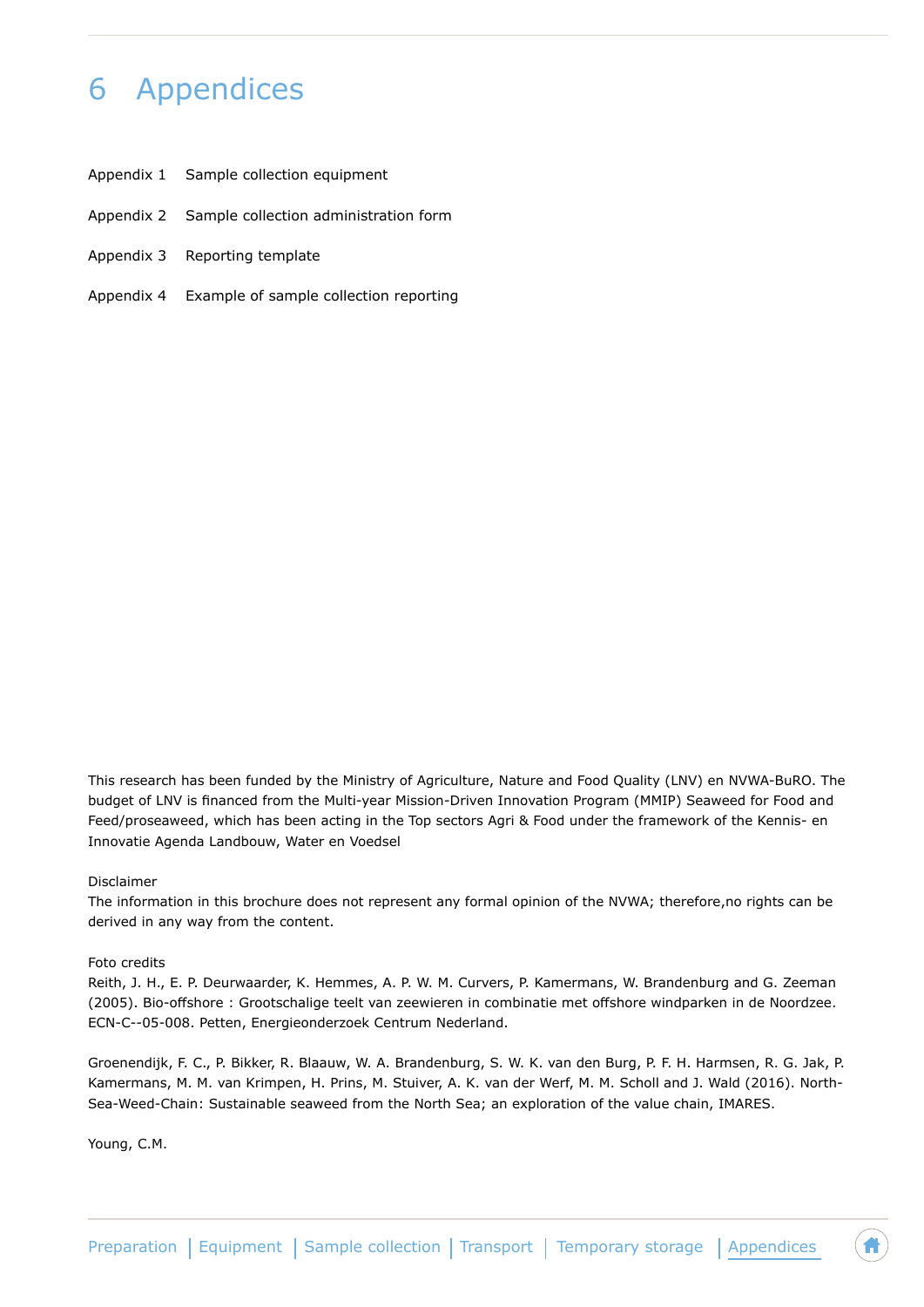## <span id="page-8-0"></span>Appendix 1 Sample collection equipment

| Item                                                                                               | Required? | On site | Who |
|----------------------------------------------------------------------------------------------------|-----------|---------|-----|
| Clipboard with printout of sample collection protocol<br>and sample collection administration form |           |         |     |
| Plastic sleeve for documents                                                                       |           |         |     |
| Waterproof marker (2x)                                                                             |           |         |     |
| Landing net                                                                                        |           |         |     |
| Grass scissors/cutter                                                                              |           |         |     |
| Gloves (preferably neoprene, at least 2 pairs)                                                     |           |         |     |
| Strong shoes/boots                                                                                 |           |         |     |
| Waterproof clothing                                                                                |           |         |     |
| Towel(s)                                                                                           |           |         |     |
| Optional: long-sleeve gloves                                                                       |           |         |     |
| Roll of paper towels or cloth towels to clean<br>equipment between samples (1 piece per sample)    |           |         |     |
| Wash bottle with clean water (quantity depends on<br>number of samples)                            |           |         |     |
| Weighing scales                                                                                    |           |         |     |
| (Manual) Centrifuge                                                                                |           |         |     |
| Plastic sample bags                                                                                |           |         |     |
| Plastic tub (around 10 litres)                                                                     |           |         |     |
| Tape (preferably yellow waterproof tape)                                                           |           |         |     |
| Cool box + freezer blocks (max 4 kg per cool box)                                                  |           |         |     |
| Smartphone (with camera and location tracking)                                                     |           |         |     |

### Additional items for inshore sample collection

| Item                                                        | Required? | On site | Who |
|-------------------------------------------------------------|-----------|---------|-----|
| Wading boots and fish or chest wader(s)                     |           |         |     |
| Motor boat (with shallow draft) and skipper                 |           |         |     |
| Paddles                                                     |           |         |     |
| Equipment for bringing lines up (such as a hook)            |           |         |     |
| Rubbish bags (max 10 litres)                                |           |         |     |
| Numbered/marked drums for storing samples<br>(1 per sample) |           |         |     |
| Transparent tape (to stick over the labels)                 |           |         |     |

### Additional items for offshore sample collection

| <b>Item</b>                                                       | Required? | On site | Who |
|-------------------------------------------------------------------|-----------|---------|-----|
| Thermal clothing                                                  |           |         |     |
| Windproof and waterproof rain suit                                |           |         |     |
| Life jacket / survival suit                                       |           |         |     |
| One or more divers to remove the seaweed from the<br>lines        |           |         |     |
| Numbered/marked drums for storing samples/lines<br>(1 per sample) |           |         |     |

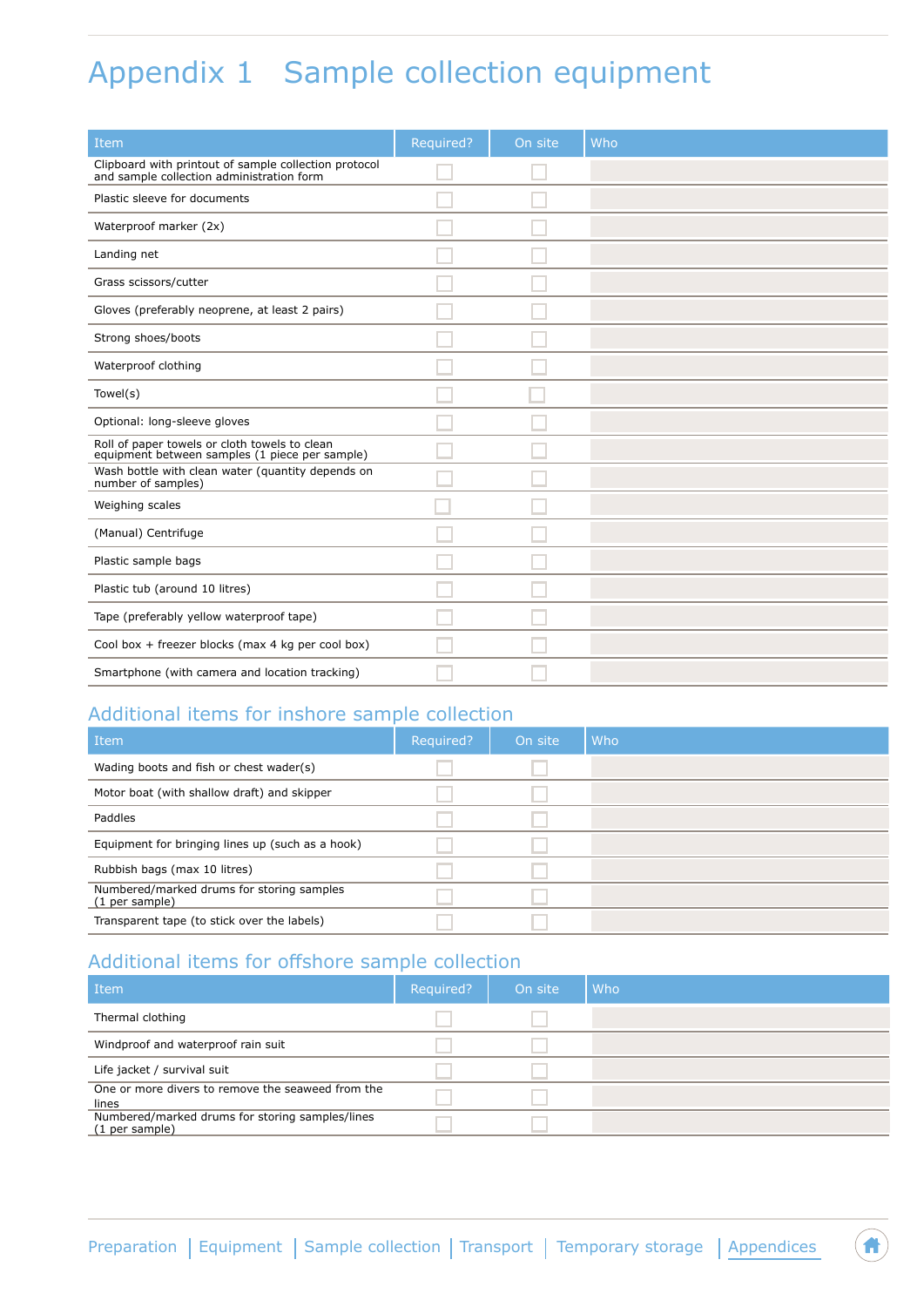## <span id="page-9-0"></span>Appendix 2 Sample collection administration form (part 1)

| Name company               |  |  |
|----------------------------|--|--|
| Address                    |  |  |
| Sample location            |  |  |
| Sampling date / time       |  |  |
| Sampling provided by       |  |  |
| Class / Species of seaweed |  |  |

| $\mathbf{1}$   |  |  |
|----------------|--|--|
| $\overline{c}$ |  |  |
| 3              |  |  |
| 4              |  |  |
| 5              |  |  |
| 6              |  |  |
| 7              |  |  |
| 8              |  |  |
| 9              |  |  |
| 10             |  |  |
| 11             |  |  |
| 12             |  |  |
| 13             |  |  |
| 14             |  |  |
| 15             |  |  |
|                |  |  |

Sample number / Sample ID Addotional information (e.g. weight)

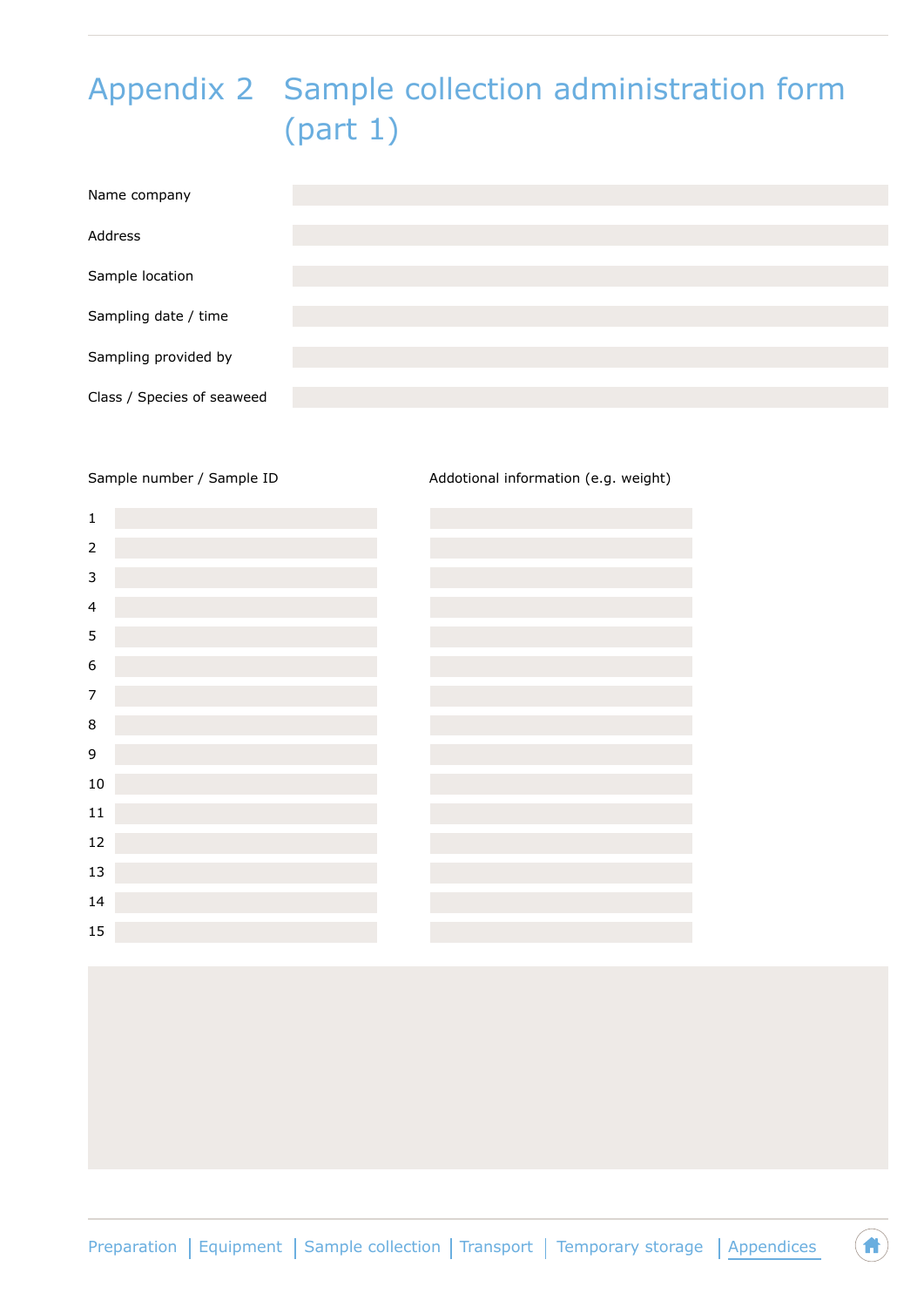## Sample collection administration form (part 2)

Sketch of site (map of sample locations)

Click here to add the scan of the sketch

Sketch of cultivation on line locations (number, length, depth)

Click here to add the scan of the sketch

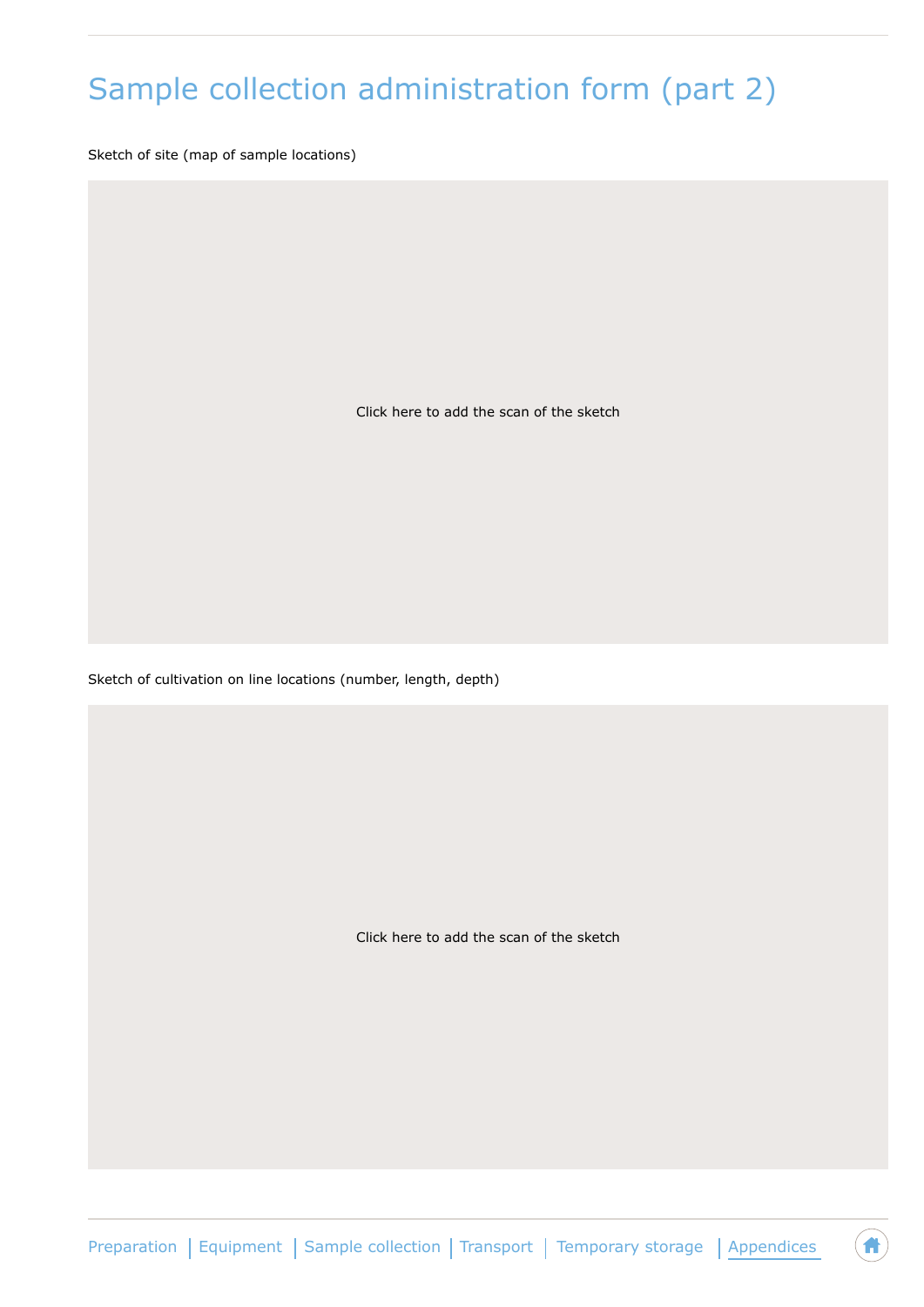## <span id="page-11-0"></span>Appendix 3 Reporting template

| Sample collection from: |                      | Date:                |  |
|-------------------------|----------------------|----------------------|--|
| <b>Site</b>             | <b>Seaweed</b>       | <b>Method</b>        |  |
| Click to add picture    | Click to add picture | Click to add picture |  |

**Important details about the site / deviations from protocol:**

| Click to add picture | Click to add picture | Click to add picture |
|----------------------|----------------------|----------------------|
|                      |                      |                      |

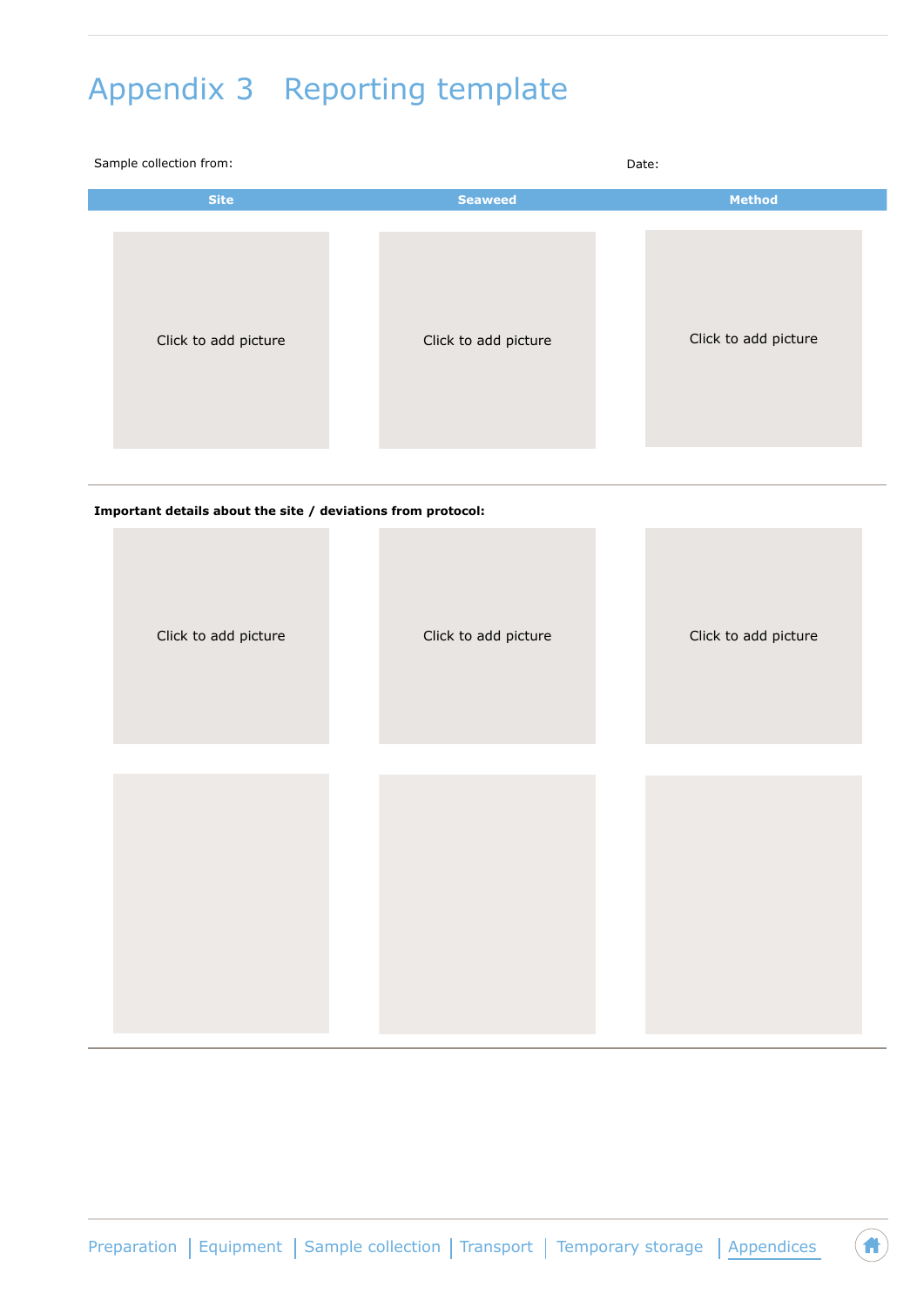## <span id="page-12-0"></span>Appendix 4 Example of sample collection reporting

Reporting on samples taken on land and Date: 1 May 2020







**Important details about the site / deviations from protocol:**



Cutting of Sugar Kelp (*Saccharina Latissima*)



Seaweeds with seeds not to be used as samples



Shellfish/crustaceans present in the seaweed